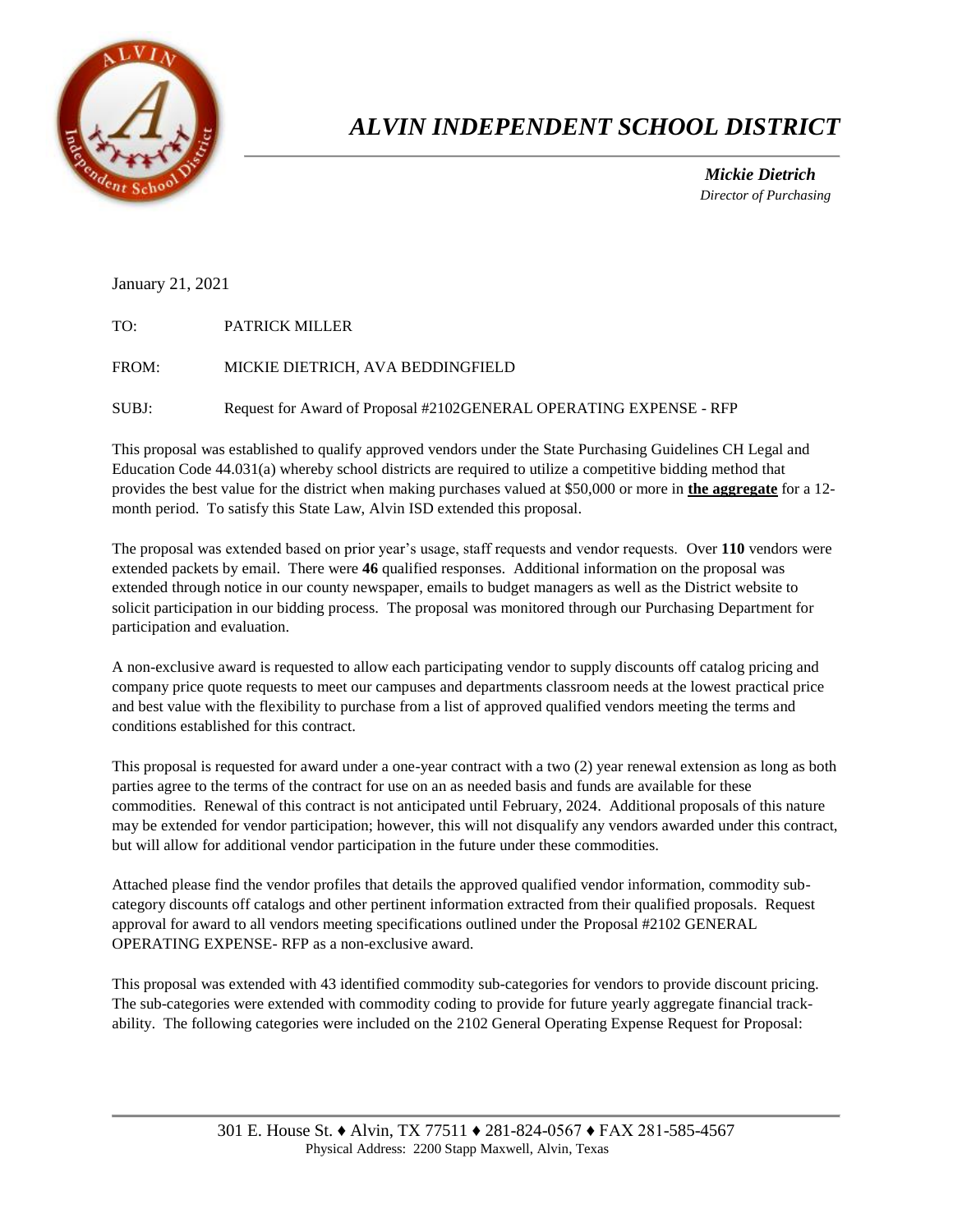## *IDENTIFIED CATEGORIES*:

## **SECTION 1:**

\* GOE–GENERAL OPERATING EXPENSE SUPPLIES (**G OES**) – to include Store Fronts, *does not included office supplies*

\* ADJUSTABLE RISER, DESK (**ADJRIDESK**)

\* ADMINISTRATIVE SOFTWARE (**ADMINSOFT**)

\* ADMINISTRATIVE SOFTWARE LICENSES (**ADMINSOFTLIC**)

\* STUDENT SOFTWARE AND OR LICENSE (**STUDSOFTWLIC**)

\* CATERING – RESTAURANTS & CATERING FOR MEETINGS (**RESCATER**)

- \* DRY CLEANING SERVICES (**SERDRYCLEA**)
- \* EVENT CENTER/BANQUET FACILITIES (**EVENT**)

\* FOOD – GROCERY & RETAIL: FOOD FOR STUDENTS (**FOODSTUDENT)**

\* FOOD – GROCERY & RETAIL: FOOD FOR STAFF (**FOODSTAFF)**

\* FOOD – GROCERY & RETAIL: FOOD FOR CONCESSION STAND (**FOODCONCESS)**

\* FOOD – GROCERY & RETAIL: FOOD FOR PARENTS (**FOOTPARENTS**)

\* FOOD – PAPER GOODS, UTENSILS, FLATWARE & SMALL WARES (**FOOD\_PAPR\_GDS)**

\* GRADUATION SUPPLIES (**GRADSUPPL**)

\* MEETING & EVENT SUPPLIES (**DECORMTGSUP**)

\* PHOTO PROCESSING SERVICES **(PHOTOGROUP**)

\* PRINTING SERVICES – NEWSPRINT (**NEWSPRINT**)

\* PRINTING SERVICES – OUTSIDE (**PRINTOUTSID**)

\* PUBLICATIONS/NEWSPAPERS/ADVERTISING/MEDIA RELEASE (**NEWWRITE)**

\* MAILING SERVICES (**MAILSERVICE**)

\* SUPPORT SERVICES UNIFORM RENTAL (**MNTUNIFOR**)

\* FLOWERS, PLANTS & GIFTS (**GIFTFLWRS**)

\* FLAGS -PENNANTS, DECORATIVE FANS & DRAPES, CUSTOM DESIGNED (**FLAGSFLAGS)**

\* FLAGS INCLUDING STATE & US (**FLAGSUSSTATE**)

\* FLAG POLES (**FLAGSPOLES**)

#### **SECTION 2:**

- \* FUNDRAISING CANDLES/SCENTED PRODUCTS (**FUNDCANDLE**)
- \* FUNDRAISING BOOK FAIRS (**FUNDBOOKFAIR)**
- \* FUNDRAISING FOOD PRODUCTS (INCLUDING RESTAURANT FAMILY NIGHT FUNDRAISING) (**FUNFOOD**)
- \* FUNDRAISING GENERAL MERCHANDISE (**FUNDGENRL**)
- \* FUNDRAISING GIFT ITEMS (**FUNDGIFTS**)
- \* FUNDRAISING SPIRIT ITEMS (**FUNDSPIRIT**)
- \* FUNDRAISING STATIONERY/PAPER GOODS (**FUNDPPRGS**)
- \* FUNDRAISING VENDOR DISCOUNT COUPONS/BOOKS/CARDS (**FUNDSPRTCRD**)

#### **SECTION 3:**

\* IMPREM - SILK SCREENED, IMPRINTED, EMBROIDERED ITEMS (**SHIRTIMPR**)

\* IMPREM - SPECIALTY & PROMOTIONAL ITEMS (**SPECIAL**)